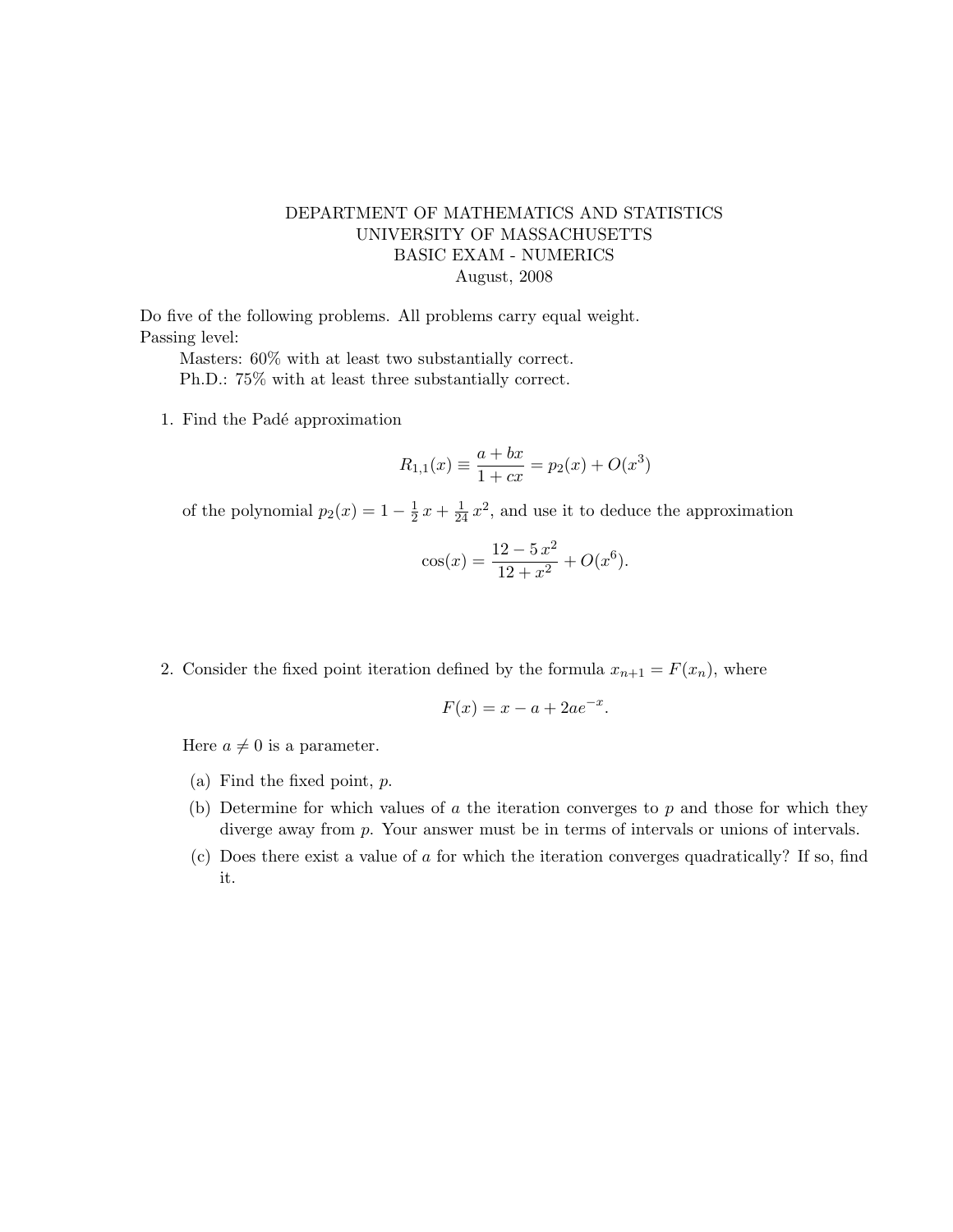3. Consider the numerical integration rule

$$
I(f) = \int_{-h}^{h} f(x) dx \approx A_0 f(-h/2) + A_1 f(0) + A_2 f(h/2).
$$

- (a) Find  $A_0$ ,  $A_1$ , and  $A_2$  such that the integration rule is exact for polynomials of degree ≤ 2.
- (b) Show that the rule constructed in (a) is in fact exact for polynomials of degree  $\leq$  3.
- (c) For the constructed rule, it can be proved that

$$
I(f) - [A_0 f(-h/2) + A_1 f(0 + A_2 f(h/2)] = c_0 f^{(4)}(\eta) h^5, \ \eta \in (-h, h)
$$

where  $c_0$  is a constant independent of f. Find the constant  $c_0$ .

## 4. Consider the ODE system

## $u_t = -Au$ ,

where A is a constant symmetric positive definite matrix.

- (a) Construct a fourth-order numerical scheme for the above system.
- (b) Give the stability condition for this scheme.

(Hint: First consider a similarity transformation of A.)

- 5. An  $n \times n$  matrix of the form  $N(\mathbf{y}, k) = I \mathbf{ye}_k^T$  is called a *Gauss-Jordan matrix*. Here  $\mathbf{e}_k$  is the  $k$ th unit coordinate vector, and  $y$  is an arbitrary vector.
	- (a) Find a formula for  $N(y, k)^{-1}$ . Under what conditions does this inverse exist?
	- (b) Let **x** be an arbitrary vector. For a given k, find a vector **y** so that  $N(\mathbf{y}, k)\mathbf{x} = \mathbf{e_k}$ . Under what conditions does such a y exist?
	- (c) For a given square matrix A, give an algorithm based on Gauss-Jordan matrices that computes  $A^{-1}$ . Under what conditions will this algorithm work?